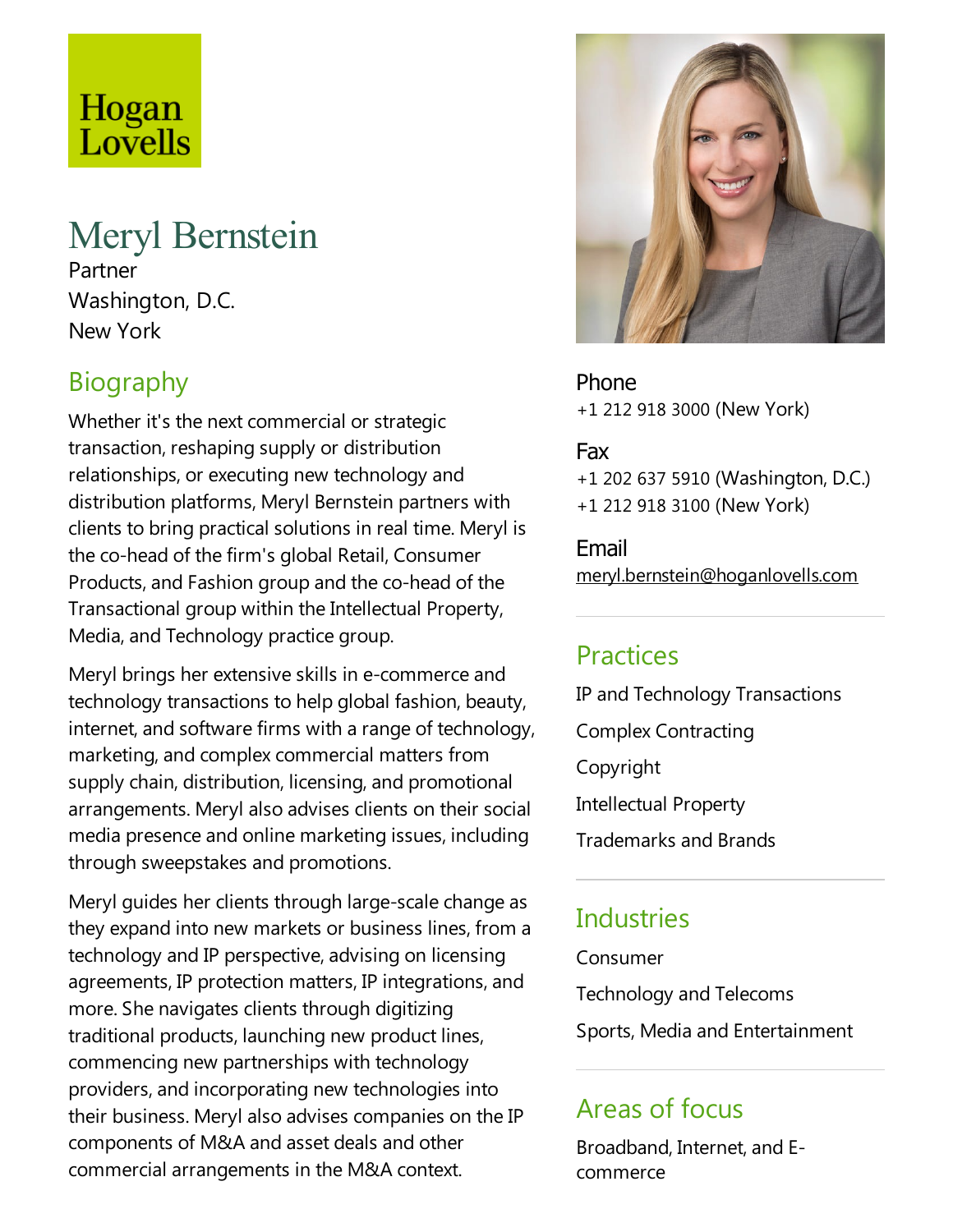Meryl's prior role as Assistant General Counsel at Gilt Groupe, where she oversaw all IP matters and advised on arange of commercial agreements, taught her the importance of practical legal advice with a quick turnaround. Previously with another international law firm, Meryl advised on IP issues in the most highprofile mergers and acquisitions, securities offerings, and financing transactions in the world.

Meryl is the immediate past president of the Washington, D.C. chapter of Ellevate Network and is active with the firm's initiatives for the advancement of women and girls.

#### Representative experience

Advising Sotheby's on U.S. e-commerce law, drafting customer facing terms and conditions, and guiding through arrangements with providers of goods and services as they launch an e-commerce platform.

Advising OUTFRONT Media on its acquisitions of the technology and tools necessary to digitize its business, including complex license and IP transfer arrangements.

Ongoing representation of food and beverage manufacturers and retailers including Wyandot regarding supply and manufacturing arrangements.

Counseled Girl Scouts of the USA on all aspects of its Digital Cookie program, making cookies available for purchase online, including licensing, manufacturing, and customer terms.

Instructs leading consumer brands including J Brand, Supergoop! and Glo Skin with respect to international distribution and supply chain arrangements.

Serves as lead deal counsel to Soremartec, a branch of the Ferrero Group, in connection with IP transactional matters for the company's Open Innovation Center.

Ongoing representation of women's fashion company MM.LaFleur on intellectual property matters, including global trademark prosecution.

Cosmetics and Personal Care **Products** 

Food and Beverages

IP Licensing, Commercialization,and Technology Transfer

IP Rights in Transactions

Technology Contracts

Strategic Counseling and Portfolio Development

Manufacturing

Procurement

Fashion and Luxury Brands

Retail and Consumer Goods

Esports and Gaming

#### Education and admissions

#### Education

J.D., Fordham University School of Law, cum laude, 2006

B.A., Wellesley College, summa cum laude, Phi Beta Kappa, Trustee Scholar for Outstanding Academic Achievement, 2003

#### **Memberships**

Member, ChIPs (organization for Women in IP), 2013-Present

Member, Fashion Law Committee, New York Bar Association, 2012- Present

Member, Intellectual Property Law Section, American Bar Association, 2007-Present

Past President of the Board, Ellevate, Washington, D.C. chapter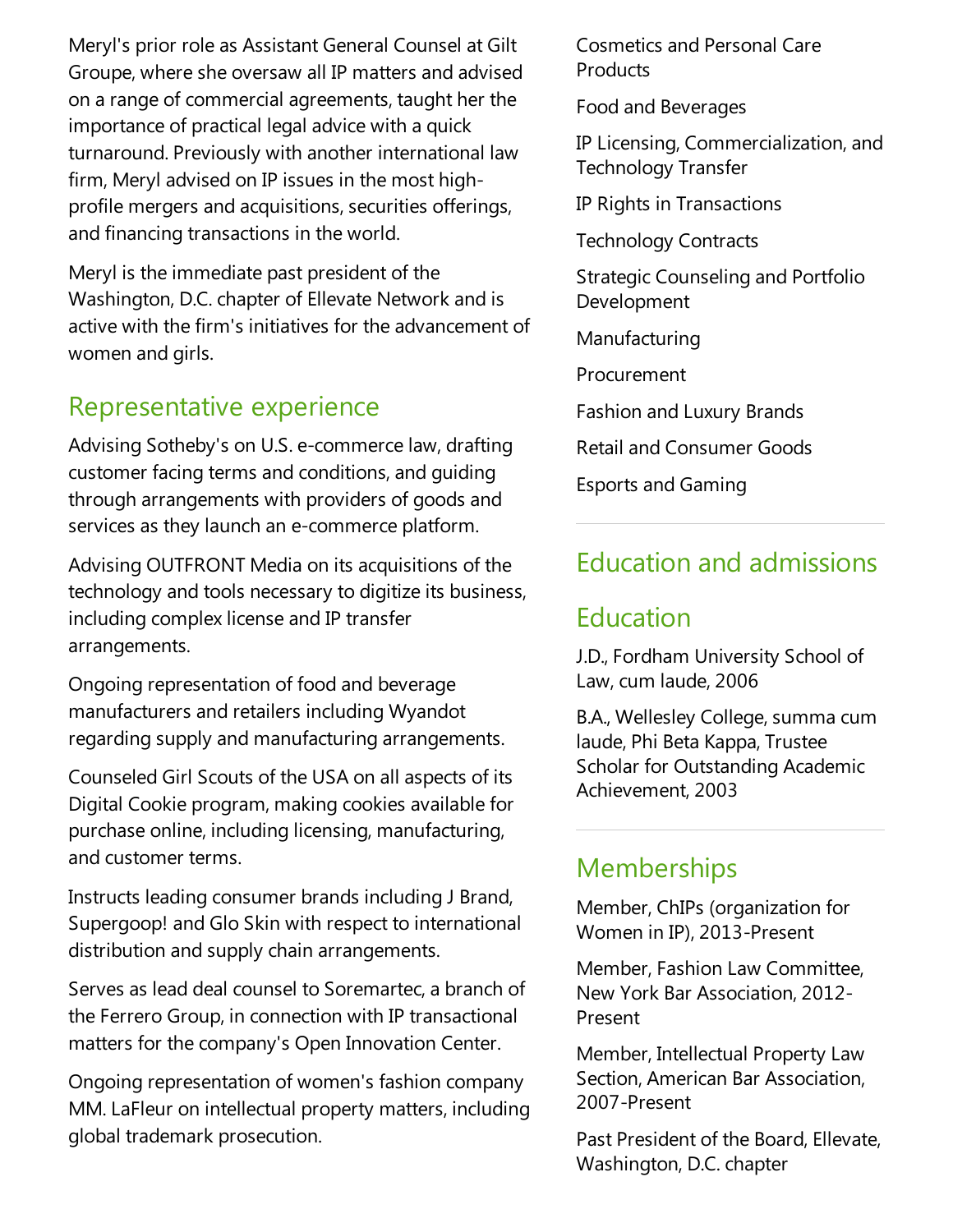Represented celebrity jeweler Neil Lane on intellectual property matters in connection with sale of Neil Lane brand to Authentic Brands Group.

Conducted e-commerce review for large fashion house's U.S. e-commerce operations for brands' online sales and social media channels.

Provided IP counsel to Synopsys in its US\$565m purchase of Black Duck Software, a venture-backed software security company.

Advised KBR, Inc., in its acquisition of SGT, Inc., a government services provider.

Handle key relationships with fashion brands and advised on legal issues relating to supply agreements, supply chains, logistics, and sourcing.

Manage the development, implementation, and administration of sweepstakes, contests, and promotions companywide, including on social media platforms.

Helps internet, fashion, software, pharmaceutical, and financial companies with technology, trademark, copyright,and general commercial issues.

Advises clients on issues relating to their social media presence, online marketing,and business initiatives.

Advised DLH Holdings, a health care services contractor, on its US\$70m acquisition of Social & Scientific Systems, a public health research organization.

Led Gilt Groupe on fashion law matters relating to the launch of private label brands and the negotiation of large-scale supply agreements.\*

\*Matter handled prior to joining Hogan Lovells.

### Awards and rankings

- **Legal Elite, Young Lawyers, Virginia Business** magazine, 2016
- **National Association of Women Lawyer's Award,** 2006

Member, Internet Committee, International Trademark Association

Member, Women in Technology

#### Bar admissions and qualifications

Virginia District of Columbia New York

#### Court admissions

U.S. District Court, Eastern District of New York

U.S. District Court, Southern District of New York